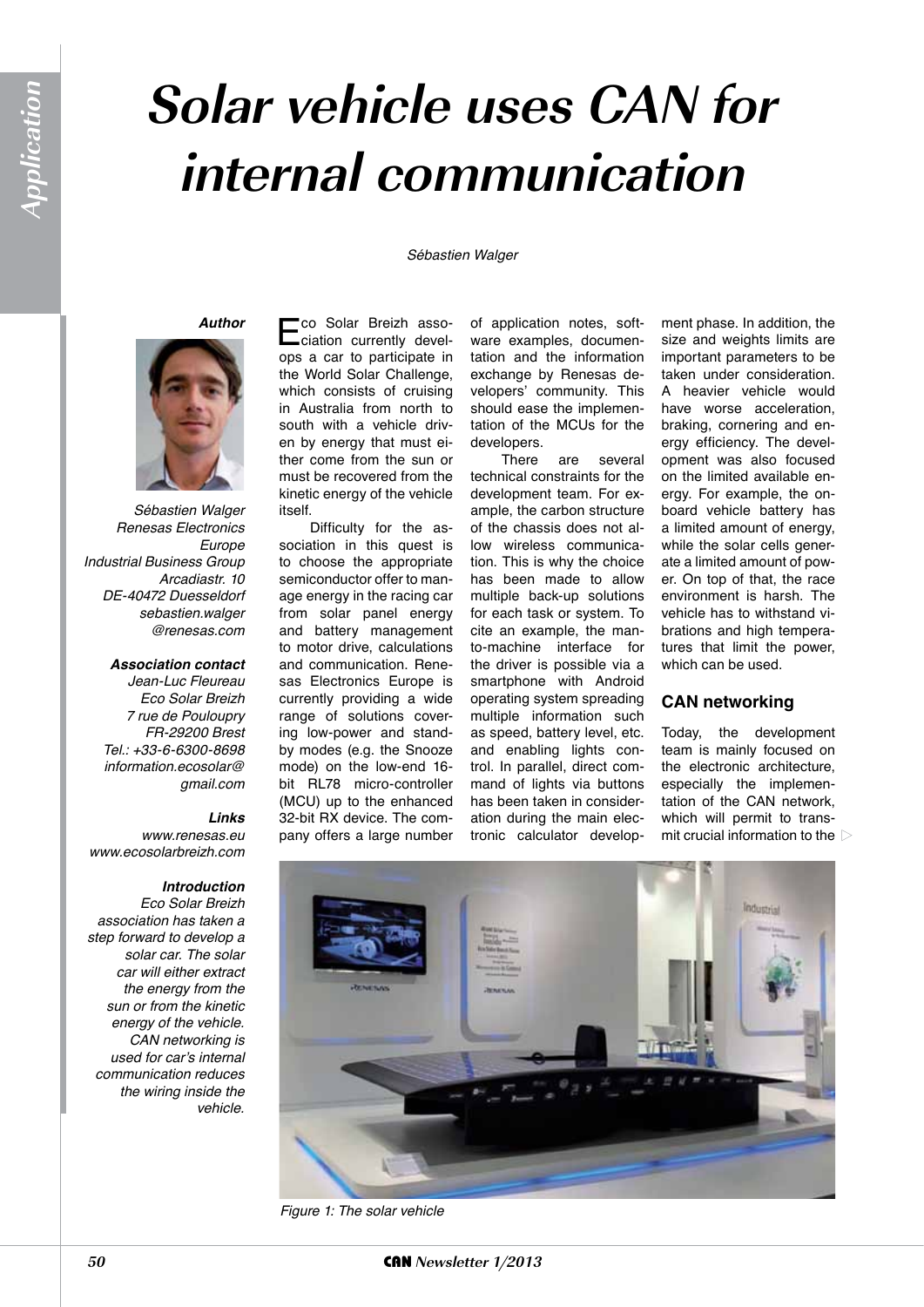

*Figure 2: Solar vehicle block diagam*

pilot. The use of CAN is explained by the fact of having a single communication network inside the vehicle. The advantages include a significant reduction of the wiring inside the vehicle, modularity and easy replacement of electronic boards. Usage of CAN also increases the security of the information that is exchanged using the voltage-difference-based transmission. CAN network structure allows having flexibility in the car development. Interest in terms of image is not negligible either, since CAN is broadly used in the automotive domain and illustrates the idea that the solar vehicle could be a "real" car. Implementation of Renesas' devices into the

vehicle was done jointly with the local application engineers from the company.

## **Data transmitted to the pilot**

The main measurements transmitted on the CAN include e.g. currents and temperatures of the photovoltaic panels, vehicle



trical BLDC motor), current through the battery, and current in each motor. A lot of the information is received by the driver via CAN and is displayed on a touch pad. The communication between the main computer (Renesas RX) and the Android tablet is today fulfilled via Bluetooth. The development team is also working on a back-up solution to implement USB connectivity, which allows charging of tablet batteries.

speed, engine load (elec-

## **Modular electronic board**

The R8C 16-bit micro-controller offers the functionalities needed to develop a modular and adaptive electronic board able to manage different actions. For example, it can measure temperatures (batteries and photovoltaic boards), get simple signals, control the solar vehicle lights, and man-

*Figure 3: CAN network structure in the vehicle*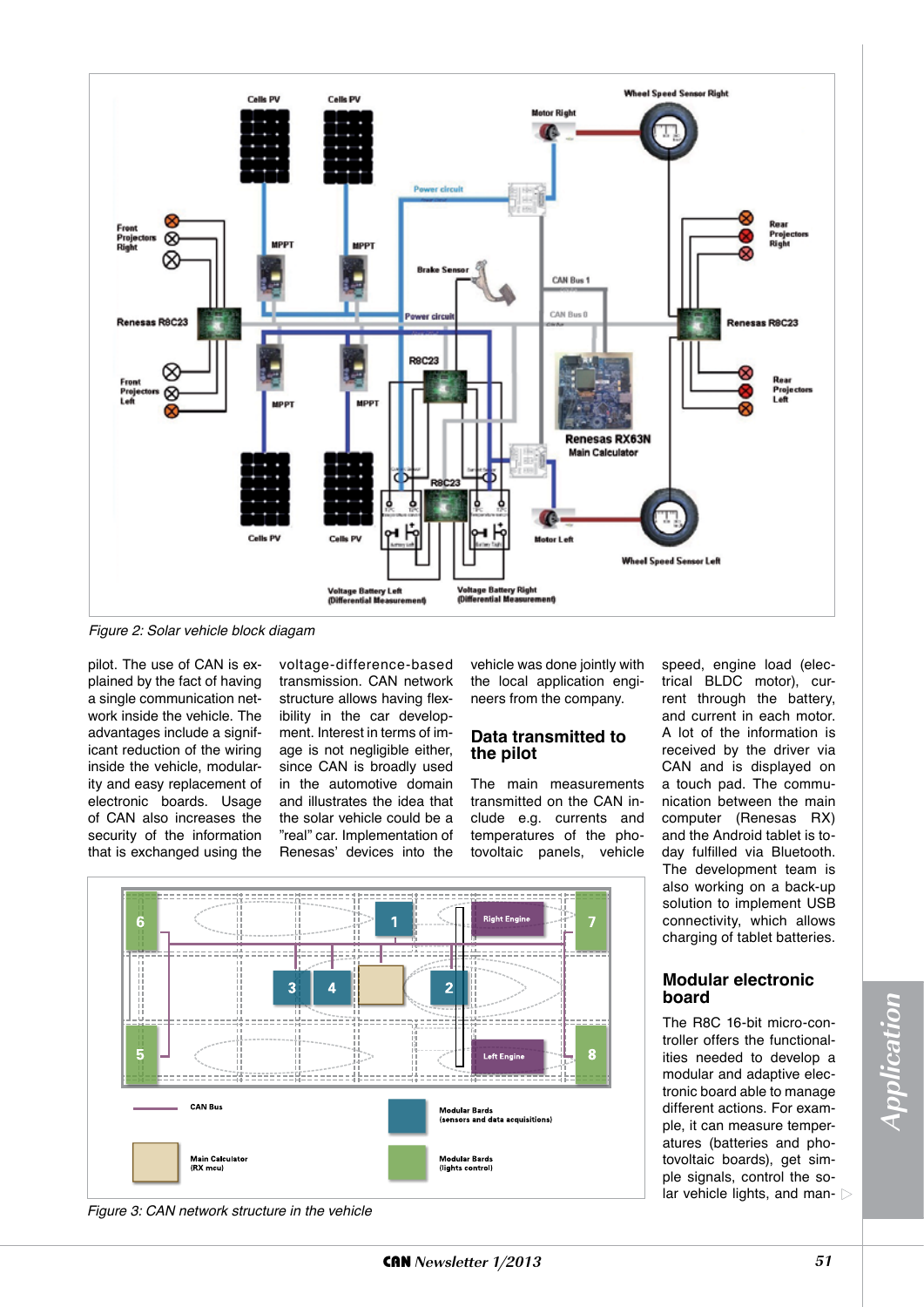#### *Developer*

*The aim of the Eco Solar Breizh association (France) is to compete in international solarpowered car races. The association is composed of private companies, academic institutions and volunteers. The first objective is to participate in the 2013 World Solar Challenge in Australia.*

### *Development status*

*Today, the vehicle prototype is mechanically assembled in Brittany (France). The carbon structure is mainly finished. The solar panels are assembled and mounted. Specific batteries are currently under production. The motor control system is under benchmark testing, including mechanical aspects and electronic controller tuning. Innovation and research drive unified the development team. Since the beginning of the project in 2010, more than 75 students have participated in various developments, supervised by university graduates and industrial partners such as Renesas Electronics.*

> *Related articles B. Westhoff, CAN is easy to use!; in CAN Newsletter, September 2012*



*Figure 4: Modular electronic board architecture*

age communication. These actions depend on where the team wants to setup this modular board into the solar vehicle. The device provides an on-board 10-bit A/D converter, data Flash, multiple timers and a CAN interface. The connected electronic boards are controlled by the main calculator (Renesas RX) via CAN. This functionality permits to reprogram the entire electronic system using the main calculator. To develop these electronic boards, Renesas also provided to the association such devices as micro-controllers, opto-couplers, and Mosfets.

## **Main calculator**

As main calculator in the vehicle, the 32-bit RX micro-controller offers a good compromise between performance and current consumption. The architecture delivers 1,65 DMIPS/MHz with FPU (floating point unit) and DSP (digital signal processing) features, which allow performing up to 165 MIPS with a 50-mA current consumption at highest CPU clock frequency. The micro-controller is designed for power-efficient use allowing signals and data treatment or calculation. Main peripherals used in the developed system are CAN, UART, USB, timers and SD card interface. As described previously, the CAN is used for the communication between the main calculator and the different R8C modular boards, the DC/DC-Boost maximum



*Figure 5: Vehicle conception includes such developments as motor control*





*Figure 6: Vehicle modeling and simulation*